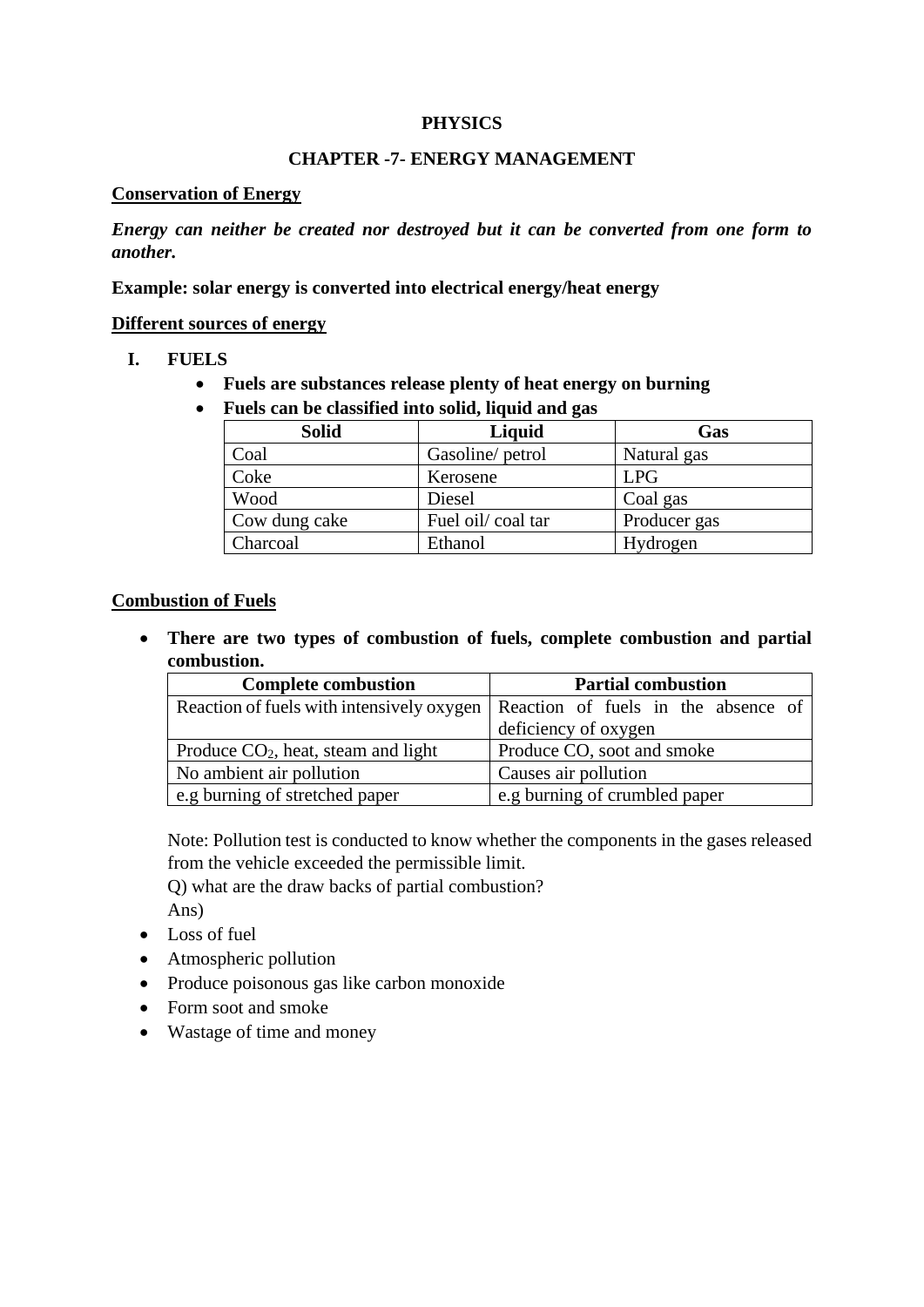#### **FOSSIL FUELS**

## **Fossil fuels**

Fossil fuels are formed by the transformation of plants and animals that went under the earth's crust millions of years ago. The transformation took place in the absence of air under high pressure and high temperature. Coal. petroleum and natural gases are fossil fuels. They are not replenished or renewed in proportion to their consumption. Hence they nonrenewable are energy sources.

| Coal         | Petroleum | <b>Natural</b> gas |
|--------------|-----------|--------------------|
| Coke         | Petrol    | <b>LNG</b>         |
| Coal tar     | Kerosene  | <b>CNG</b>         |
| Charcoal     | Diesel    | Producer gas       |
| Lignite/peat | Crude oil | Water<br>gas       |
|              |           | biogas             |

#### **Coal**

- **Most abundant fossil fuel on earth crust**
- **Main component is carbon**
- **Based on carbon content it is classified into four peat, lignite, anthracite and bituminous coal.**
- **When it is distilled in the absence of air ammonia, coal gas, coal tar and coke are obtained.**

| CNG / LNG                           | <b>LPG</b>                          |
|-------------------------------------|-------------------------------------|
| CNG-compressed natural gas          | $LPG$ – liquefied petroleum gas     |
| LNG-liquefied natural gas           |                                     |
| Mani component is methane           | Main component is butane            |
| Used in vehicles and thermal        | Used in domestic cooking fuel       |
| power plants                        |                                     |
| Can be easily transport to other    | Obtained by fractional distillation |
| places and store.                   | of petroleum                        |
| Have characteristic smell           | Have no colour no odour.            |
| Calorific value is less compared to | Ethyl mercaptan is added to LPG     |
| <b>LPG</b>                          | to produce an odour                 |

• Marking in LPG

Letter A represent month January - March (expiry date) B – April -June, C -July- September, D – October – December Numbers 22, means up to 2022 is maturity period e.g if a cylinder is marked as A-24 means its maturity period is up to March 2024

- **BLEVE –** Boiling Liquid Expanding Vapour Explosion The explosion of gas cylinder by increasing the pressure inside the cylinder up to 200 times
- If there is any leakage in gas cylinder do the following
	- $\triangleright$  Disconnect electricity from outside the home
	- $\triangleright$  Switch off the regulator and shift the cylinder to an empty space
	- $\triangleright$  Open the doors and windows
	- ➢ Request help from fire force calling toll free number 108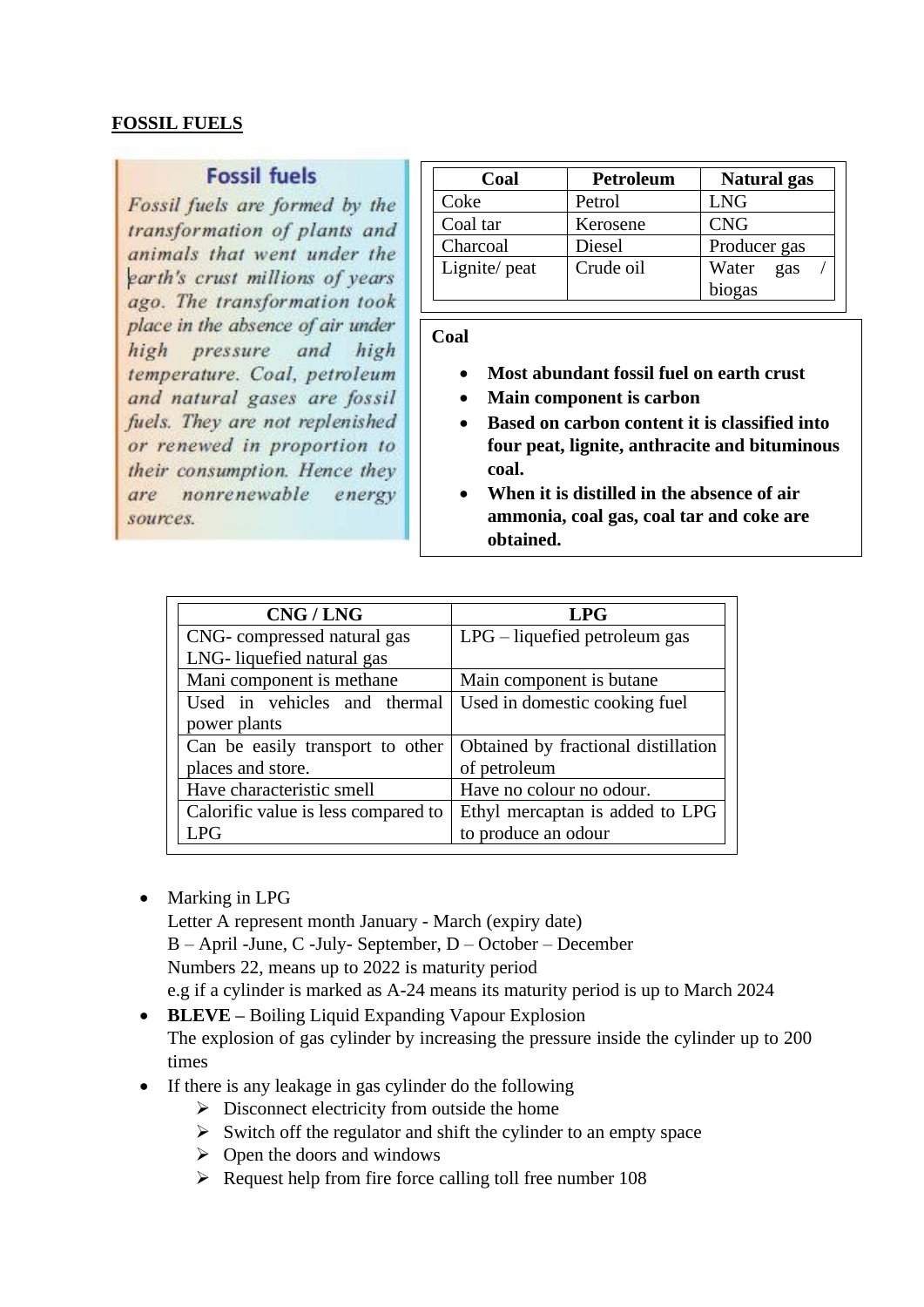#### **II. BIOMASS**

## **The body parts/ waste of plants and animals on the earth surface is called biomass. They have characteristic smell**

## **III. BIOGAS**

When bio waste is deposited in a biogas plant in the absence of oxygen, biogas is formed by the action of bacteria. Its main constituents are methane and carbon dioxide. The slurry discharged from the biogas plant is good manure. When biomass is converted into biogas, not only a fuel of greater calorific value is obtained but the atmospheric pollution is also minimised.

#### **Q) what are the advantages of biogas over biomass?**

#### **Ans)**

- **More calorific value**
- **No pollution**
- **Slurry can be used as manure**

#### **Calorific value**

*The amount of heat liberated by the complete combustion of 1 Kg of fuel is its calorific value. Its unit is kilojoules/ kilogram (KJ/Kg)*

| Hydrogen       | $-150000$ kJ/kg        |
|----------------|------------------------|
| <b>CNG</b>     | $-50000$ kJ/kg         |
| Dried cow dung | $-6000 - 8000$ kJ/kg   |
| LPG            | $-55000$ kJ/kg         |
| <b>Biogas</b>  | $-30000 - 40000$ kJ/kg |
| Coal           | $-25000 - 33000$ kJ/kg |
| Petrol         | $-45000$ kJ/kg         |
| Methane        | $-50000$ kJ/kg         |

**Note:**

- **Hydrogen have highest calorific value / highly efficient**
- **Hydrogen fuel cell is used to produce electrical energy**

**Q) Even though hydrogen fuel has high calorific value it is not used as domestic fuel why? Ans)**

- **It is highly explosive in nature**
- **It is difficult to store and transport hydrogen fuel**

**Q) what are the properties a good fuel must have?**

**Ans)**

- **Should be easily available**
- **Should be of low cost**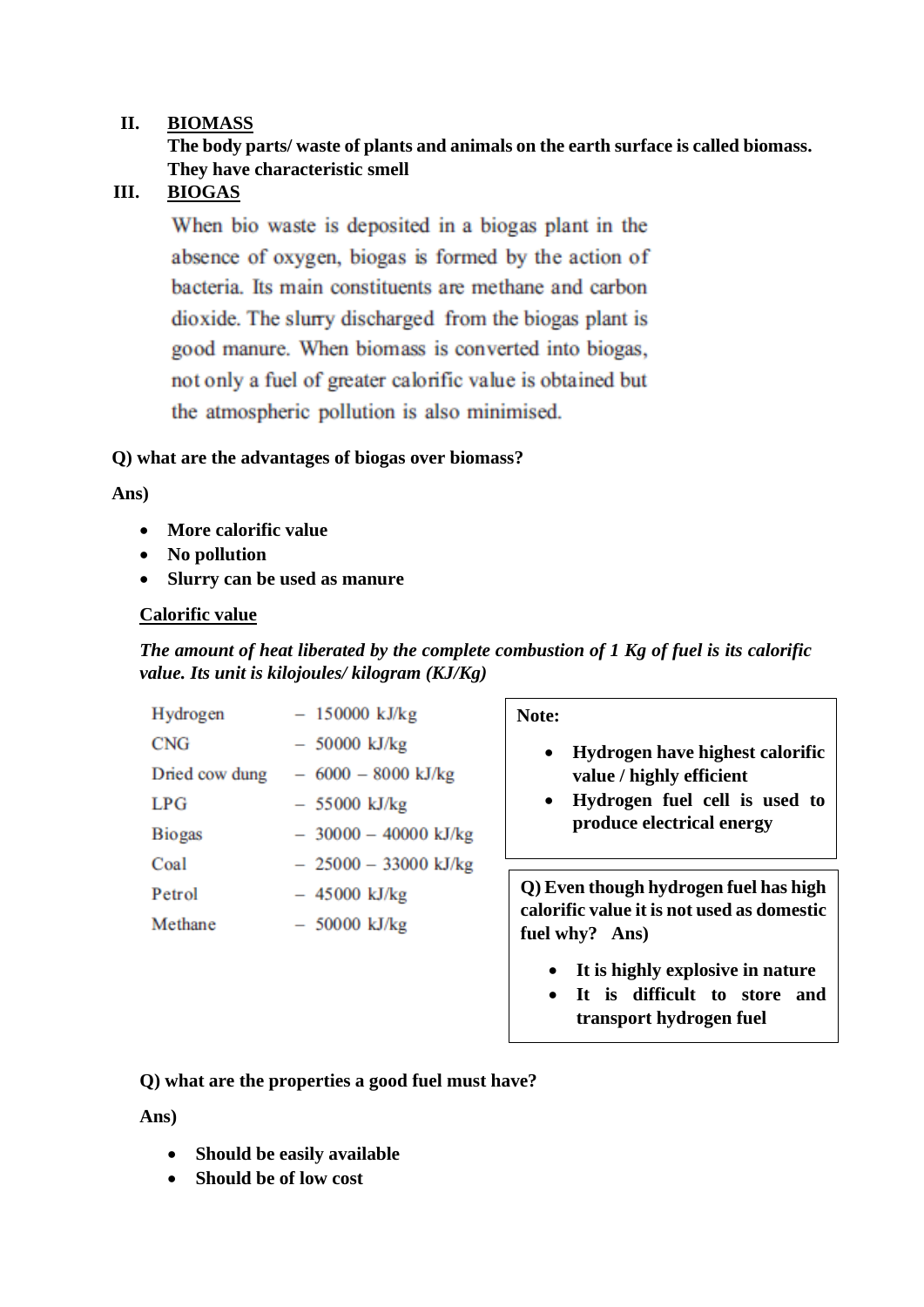- **Should have high calorific values**
- **Should cause minimum atmospheric pollution on combustion**
- **Should be easily storable**
- **A liquid fuel does not evaporate quickly at ordinary temperatures.**

## **IV. POWER STATIONS**

- **These are the places where power is produced in a commercial manner.**
- **There are mainly three types of power stations in India.**

| Hydro Electric Power Station   Thermal Power Station |                                                                                                                             | <b>Nuclear Power Station</b>        |
|------------------------------------------------------|-----------------------------------------------------------------------------------------------------------------------------|-------------------------------------|
|                                                      |                                                                                                                             |                                     |
|                                                      | Potential energy $\longrightarrow$ kinetic   Chemical energy $\longrightarrow$ heat   Nuclear energy $\longrightarrow$ heat |                                     |
| $energy \longrightarrow$ mechanical                  | $energy \longrightarrow$ mechanical                                                                                         | $energy \longrightarrow mechanical$ |
| energy $\longrightarrow$ electrical energy           | energy $\longrightarrow$ electrical energy   energy $\rightarrow$ electrical energy                                         |                                     |
| <b>Fuel: water</b>                                   | Fuel: coal, naphtha, lignite                                                                                                | Radio active elements with          |
|                                                      | etc.                                                                                                                        | nuclear fission                     |
| <b>Example: Pallivasal, Kuttiadi</b>                 | <b>Example:</b> Ramagundam                                                                                                  | Example: Koodamkulam,               |
| Moolamattom etc.                                     | Kayamkulam, Neyveli etc                                                                                                     | kotta, Tharapur                     |

# **RENEWABLE SOURCE OF ENERGY**

## **SOLAR ENERGY**

#### **1. Electrical Energy from Solar**

Solar cell is a means for converting solar energy into electrical energy. This is a p-n junction diode. When solar energy falls on N side of a solar cell, a small electric current is obtained due to the flow of electrons to P region from N region. This phenomenon is the photovoltaic effect. It is the electrical energy thus obtained that is stored in batteries and used whenever necessary.

#### **2. Solar Panel**

The voltage and current obtained from a solar cell is insignificant. A large number of solar cells are suitably assembled to form a solar panel. The electric current obtained from a large number of such



The Solar Power Plant at the International Airport, Nedumbassery. The Power Plant takes care of the complete energy needs of the airport and the excess energy is given to KSEB. It received the Champion of Earth Prize - 2018 instituted by the United Nations for its use of Green Energy.

cells can be stored in a battery and used as and when it is needed. Solar panel is used extensively in lighting street lamps. They are used to meet the energy requirement of artificial satellites. Nowadays solar photo voltaic (SPV) power plants capable of producing electricity of thousands of kilowatt are in use. The solar powerplant at the International Airport in Nedumbassery is an example.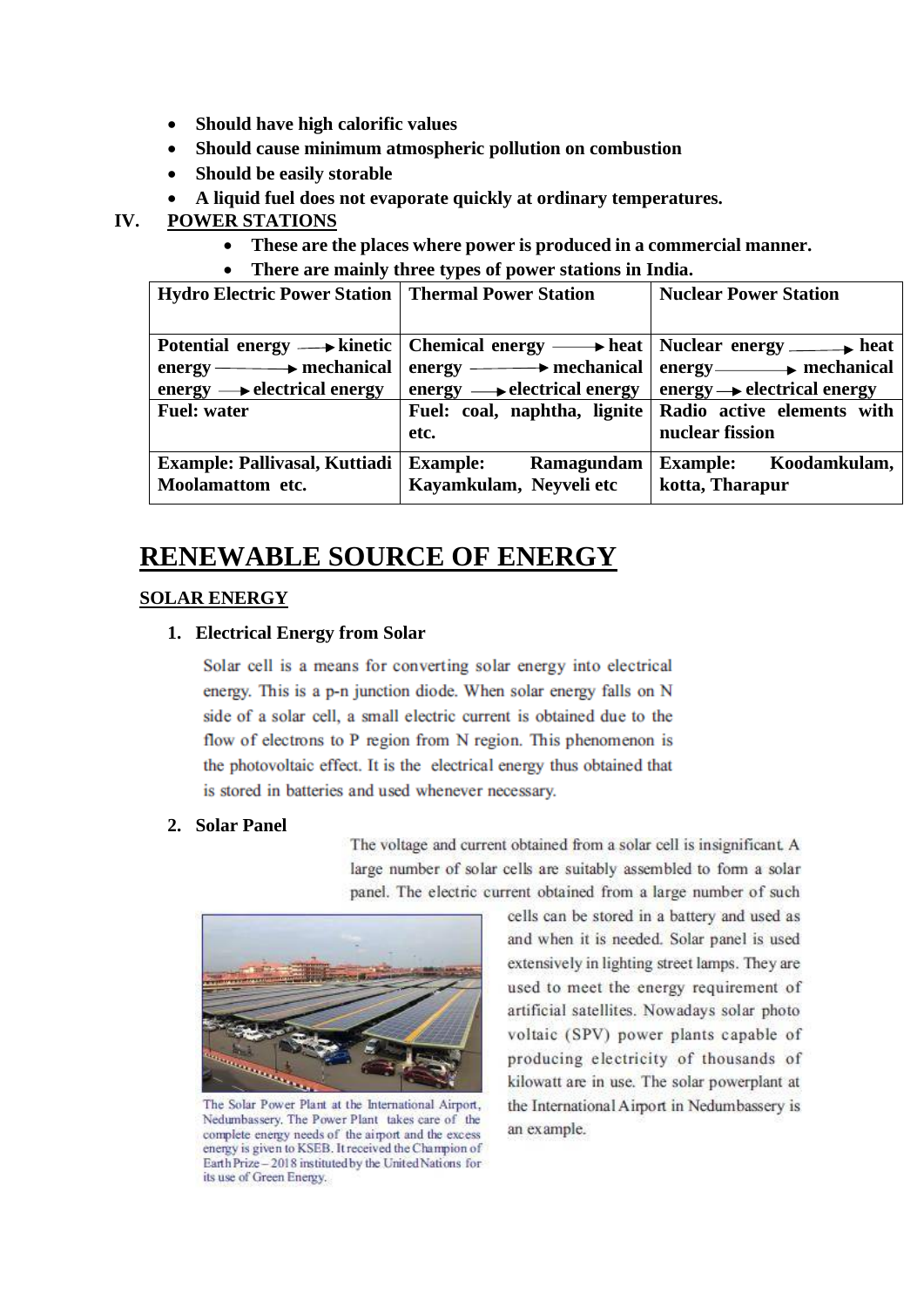**3. Solar Cooker (Heat energy)**



**By concentrating heat radiation from sun in solar cooker using reflecting mirror at the black surface of the cooker the substance inside the cooker get heated.**

**Draw backs**

- **It cannot be used in day time / rainy season**
- **It cannot used for frying vegetables/ meat/ fish**



• **Solar radiations are concentrated on the copper pipe so water inside it get heated. The upper part of the tank contains hot water (in red colour) and lower part contain cold water (in blue colour)**

#### **5. Solar Thermal Power Plant**

Solar thermal power plant generates electricity using solar energy. Concave reflectors are used to focus the sun's rays on the blackened pipes filled with water. As a result, water boils and vaporises. The steam rotates the steam turbine, so that the generator attached to the turbine is activated. About 10 such solar power plants are functioning in India, the majority of which are in Rajasthan.

#### **Energy from Wind**

**Windmills: environment friendly, renewable. Energy is produced by rotating wind turbines** 

**Draw backs: only at places where wind is available most of the time. High maintenance cost, difficult to have high storage batteries.**

**4. Solar Water Heater**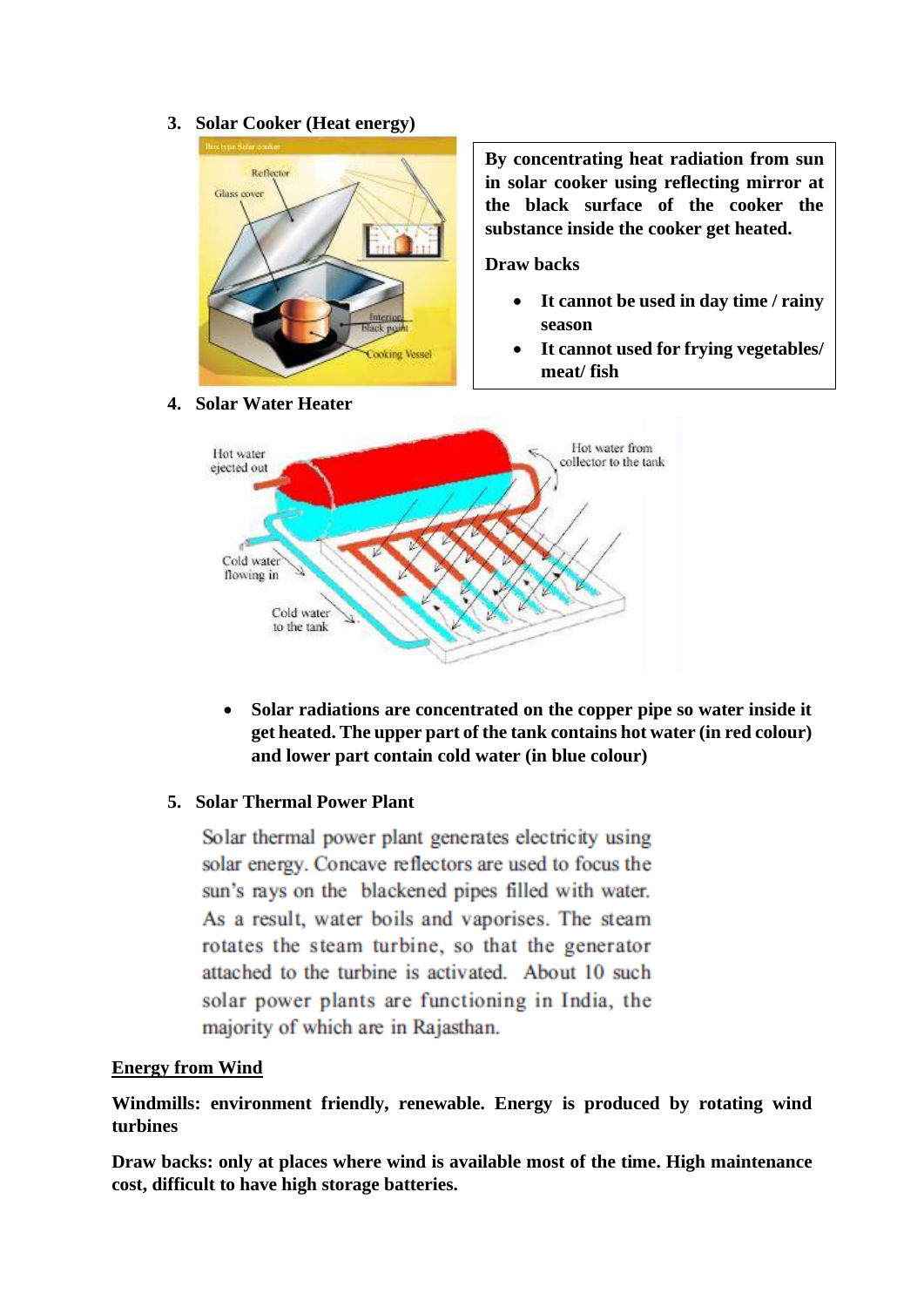## **Tidal Energy**



- **The gravitational pull between earth and moon cause tide.**
- **Tides of high altitude is needed to generate electricity.**
- **Water from higher energy level flows into lower energy level by rotating the turbine will create electrical energy.**



# **Ocean Thermal Energy**

**Difference in temperatures between surface water and water at a depth is the principle of working of OTECP.**

**Here volatile liquid ammonia gets evaporated at the surface of water and will rotate the turbine, it flows to the depth and get cooled. Again, the liquid ammonia gets pumped to the surface of sea and so on.** 

# **Geothermal Energy**



Though the surface of the earth has cooled down making it habitable, the interior is still in the molten form. Magma, which is at a higher temperature, comes out of the core through its softer regions. Such places are known as hot spots. Underground water at this place receives heat energy from the hotspot and is converted into steam. This steam, which is confined to the region between rocks, is brought out by drilling pipes through the rocks. Using this steam, turbine

is rotated to produce electricity.

## **Note:**

**In kerala energy from tides, waves, geothermal energy are not possible because kerala's geographical conditions are not favourable to these energy production.**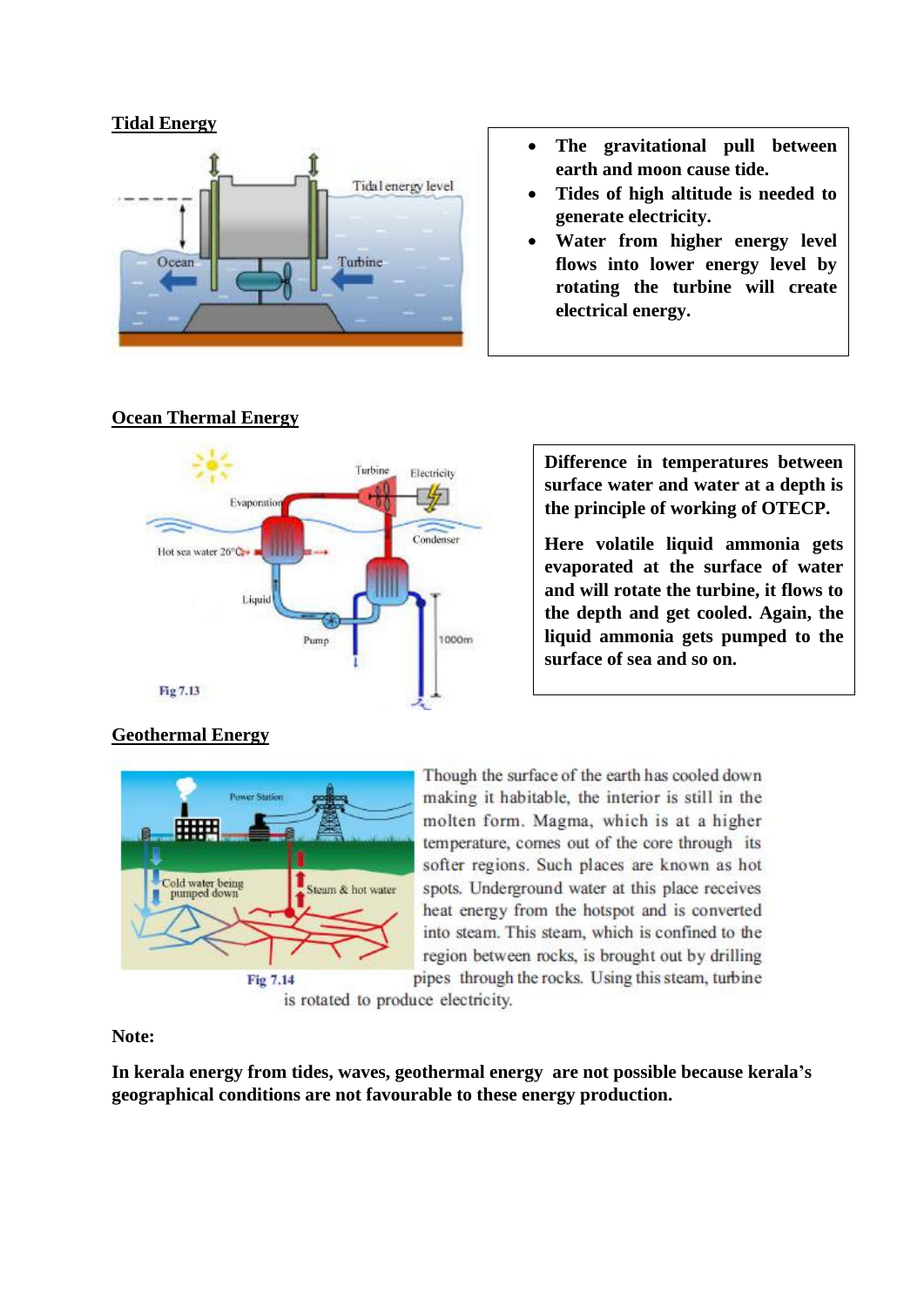#### **Energy from Nucleus**

| <b>Nuclear Fission</b>                           | <b>Nuclear Fusion</b>                          |
|--------------------------------------------------|------------------------------------------------|
| The nuclei of greater mass are split into        | Lighter nuclei are combined to form larger     |
| lighter nuclei, using neutrons.                  | nuclei.                                        |
| There is a loss of mass in this process and it   | There is a loss of mass in this process and it |
| is converted into energy $(E = mc^2)$            | is converted into energy $(E = mc^2)$          |
| $m$ - mass loss, $c$ – speed of light in vacuum. | $m$ - mass loss, c – speed of light in vacuum  |
| Working principle of atom bomb                   | Working principle of hydrogen bomb             |
| Nuclear reactors/ power plant uses this          | The shining of stars (sun) is based on nuclear |
| principle                                        | fusion                                         |

Note:

- $\triangleright$  nuclear reactor is a system that convert nuclear energy into electrical energy
- $\triangleright$  enriched uranium is used as fuel in nuclear reactors
- ➢ dangerous radioactive radiations are produced in nuclear reactors.

#### **Nuclear Pollution**

*The pollution caused by radioactive substances and radiations in water, air and environment is known as Nuclear Pollution.*

#### **Natural and man-made nuclear hazards**

| <b>Natural</b>                           | <b>Man made</b>                        |
|------------------------------------------|----------------------------------------|
| Cosmic rays from outer space             | The use of radioactive isotopes in the |
| Radiations from radioactive materials on | medical field.                         |
| the Earth                                | Wastes from nuclear reactors.          |

#### **Q) what are the precautions to be taken to face nuclear hazards?**

- ¥ Shift out to safe places (Concrete buildings, buildings constructed using bricks etc)
- Strictly follow the directions from the concerned authorities
- Observe the symbols showing the nuclear radiations and behave  $\cdot$ accordingly.
- Reduce the density of population in places likely to experience  $\mathcal{M}^{\mathcal{M}}$ nuclear hazards.
- If necessary, consume potassium iodide tablets or take food rich  $\mathcal{L}_{\mathcal{L}}$ in jodine.

| <b>Renewable energy resources</b>          | Non renewable energy resources             |
|--------------------------------------------|--------------------------------------------|
| Do not cause pollution                     | It will cause pollution                    |
| Example: energy from sun, wind, tide, rain | Example: petroleum, coal, natural gas etc. |